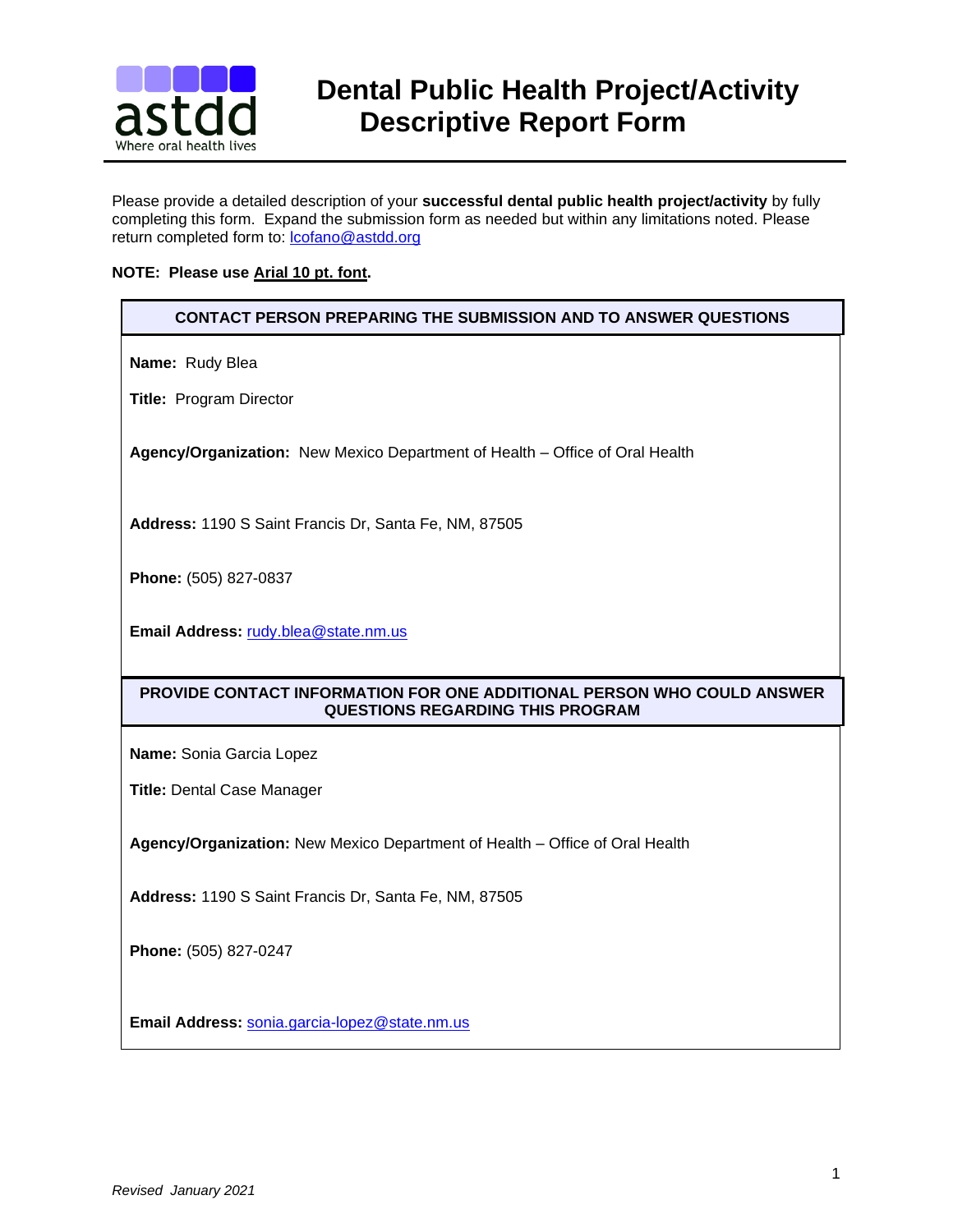## **SECTION I: ACTIVITY OVERVIEW**

## **Title of the dental public health activity:**

## **New Mexico Dental Sealant, Fluoride Varnish and Dental Screening Program – (2019 – 2020)**

**Public Health Functions\* and the 10 Essential Public Health Services to Promote Oral Health:**  Check one or more categories related to the activity.

| "X" | <b>Assessment</b>                                                                                                                                  |  |
|-----|----------------------------------------------------------------------------------------------------------------------------------------------------|--|
| X   | 1. Assess oral health status and implement an oral health surveillance system.                                                                     |  |
|     | 2. Analyze determinants of oral health and respond to health hazards in the<br>community                                                           |  |
| X   | 3. Assess public perceptions about oral health issues and educate/empower them to<br>achieve and maintain optimal oral health                      |  |
|     | <b>Policy Development</b>                                                                                                                          |  |
| X   | 4. Mobilize community partners to leverage resources and advocate for/act on oral<br>health issues                                                 |  |
|     | 5. Develop and implement policies and systematic plans that support state and<br>community oral health efforts                                     |  |
|     | <b>Assurance</b>                                                                                                                                   |  |
| X   | 6. Review, educate about and enforce laws and regulations that promote oral health<br>and ensure safe oral health practices                        |  |
| X   | 7. Reduce barriers to care and assure utilization of personal and population-based<br>oral health services                                         |  |
| X   | 8. Assure an adequate and competent public and private oral health workforce                                                                       |  |
| X   | 9. Evaluate effectiveness, accessibility and quality of personal and population-based<br>oral health promotion activities and oral health services |  |
|     | 10. Conduct and review research for new insights and innovative solutions to oral<br>health problems                                               |  |
|     | *ASTDD Guidelines for State and Territorial Oral Health Programs that includes 10                                                                  |  |
|     | <b>Essential Public Health Services to Promote Oral Health</b>                                                                                     |  |

**[Healthy People 2030 Objectives:](https://health.gov/healthypeople/objectives-and-data/browse-objectives/oral-conditions)** Please list HP 2030 objectives related to the activity described in this submission. If there are any state-level objectives the activity addresses, please include those as well.

#### **Healthy People 2030 Goal:**

Improve oral health by increasing access to oral healthcare, including preventive services

#### **Healthy People 2030 Objectives:**

- OH-08 Increase use of the oral health care system
- OH-01 Reduce the proportion of children and adolescents with lifetime tooth decay
- OH-02 Reduce the proportion of children and adolescents with active and untreated tooth decay
- AHS-05 Reduce the proportion of people who can't get the dental care they need when they need it
- NWS-10- Reduce consumption of added sugars by people aged 2 years and over
- OH-09 Increase the proportion of low-income youth who have a preventive dental visit
- OH-10 Increase the proportion of children and adolescents who have dental sealant on 1 or more molars

**Provide 3-5 Key Words (e.g. fluoride, sealants, access to care, coalitions, policy, Medicaid, etc.) These will assist those looking for information on this topic:**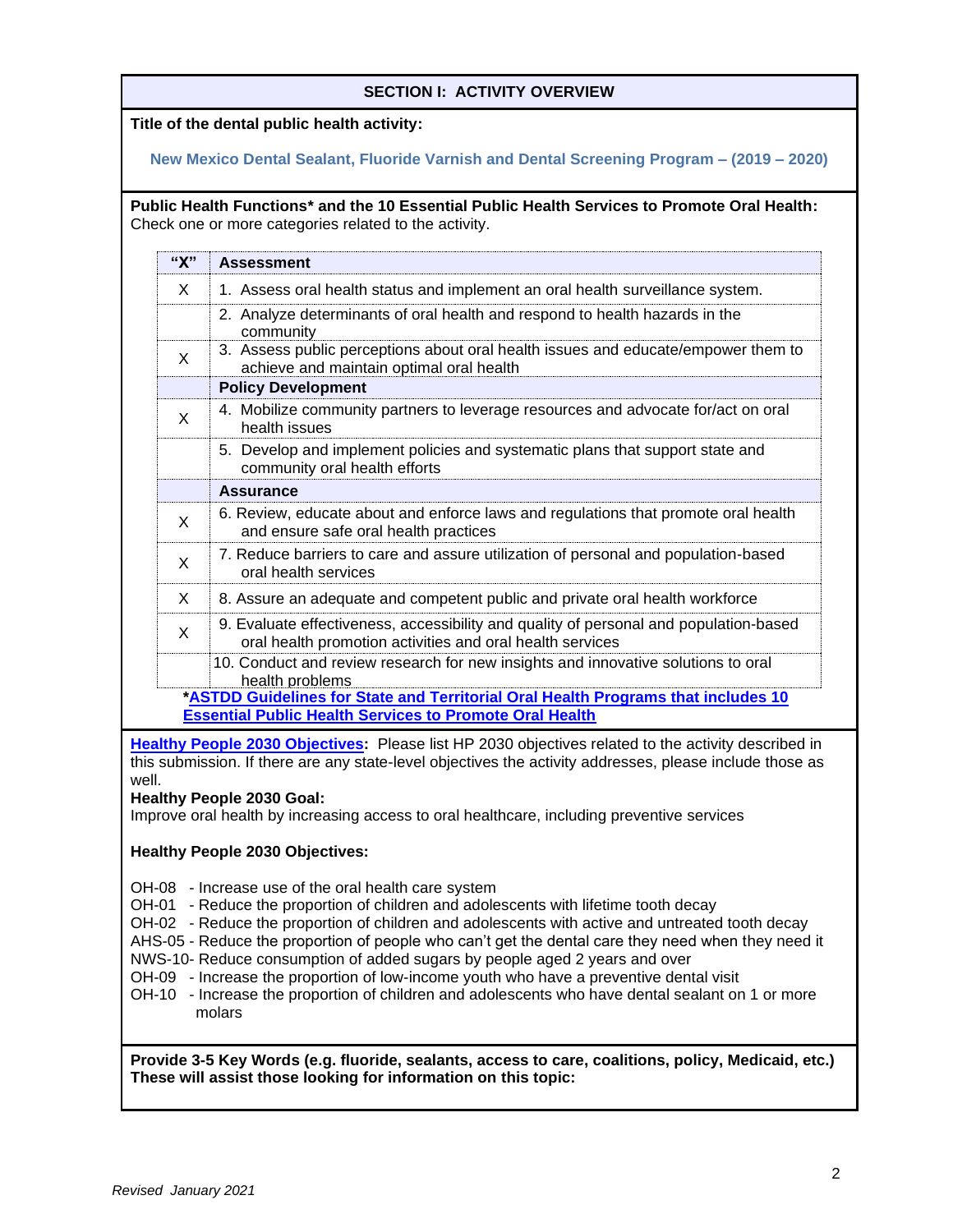Access to Care: Children Services, Access to Care: School- Based Oral Health, Prevention: Children Oral Health, Prevention: Sealant, Mobile School-Based Program, fluoride varnish, nutrition, oral health education, dental case management, and Medicaid.

#### **Executive Summary: Complete after Section II: Detailed Activity Description. Please limit to 300 words in one or two paragraphs.**

Provide a brief description of the dental public health activity. Include information on: (1) what is being done; (2) who is doing it and why; (3) associated costs; (4) outcomes achieved (5) lessons learned, both positive and negative.

The activities of the New Mexico Department of Health (DOH), Office of Oral Health (OOH) are aimed to reduce oral health disparities and achieve oral health equity among underserved communities in New Mexico (NM). The OOH administers a school-based dental sealant program for elementary school children, that provides oral health education, dental screenings, dental sealant applications on first and second molars, and dental case management. In rural areas, all elementary school children are eligible to participate in the dental sealant program, from  $1<sup>st</sup>$  to  $5<sup>th</sup>$  grade. In urban areas, the services are limited to the first, second and third grade students. Program services are offered at no cost to parents or guardians of children enrolled in the participating schools. Elementary schools qualify for the program if they have at least 50% or more of its student population on the free and reduced school lunch program. An estimated 84% of elementary schools qualify for the free and reduced lunch program. FY 2019-2020 the State of NM allocated an estimated \$900,000.00 general fund for the state dental sealant program. For the 2019 -2020 school year: 2,572 students participated in the program with a total of 4281 molars being sealed.

In addition to the sealant program, the OOH conducts a fluoride varnish program for Head Start and early Head Start centers. This program provides dental screening, three fluoride varnish application per year, oral health education, dental case management and home dental hygiene supplies (toothbrush and toothpaste). For the 2019-2020 school year 1515 children participated in the fluoride varnish program, and 1184 fluoride varnish applications were given.

The dental sealant program and fluoride varnish programs were developed to provide preventive services for school children to reduce dental caries, since many low-income children have limited or no access to preventive dental care. The two programs are supported by state staff and contracted private dental care providers. Dental case management is provided to children, who have dental caries and/or any other oral disease, to ensure they receive the dental care they need, especially among uninsured children.

The application of dental sealants is a best practice shown to prevent dental caries up to 80% on the chewing surfaces of the teeth. Due to the COVID-19 pandemic, participation in the sealant program has decreased during the last 2 years. However, OOH staff continue working to provide services and outreach to schools and parents to encourage participation in the program. Fluoride varnish can prevent up to 33% of dental caries in the primary teeth. Most of the parents of children enrolled in Head Start and early Head Start schools recognize the benefits of fluoride varnish application and participation in this program has been maintained and is increasing with lessening COVID-19 concerns. Oral health education and dental case management have been tools used to keep parents and guardians engaged with the oral health of their children during this challenging time. It is important to have the support of parents to reinforce proper oral hygiene habits at home since children spend so much of their time at school, where the usual practice of daily classroom toothbrushing has been suspended due to the pandemic.

# **SECTION II: DETAILED ACTIVITY DESCRIPTION**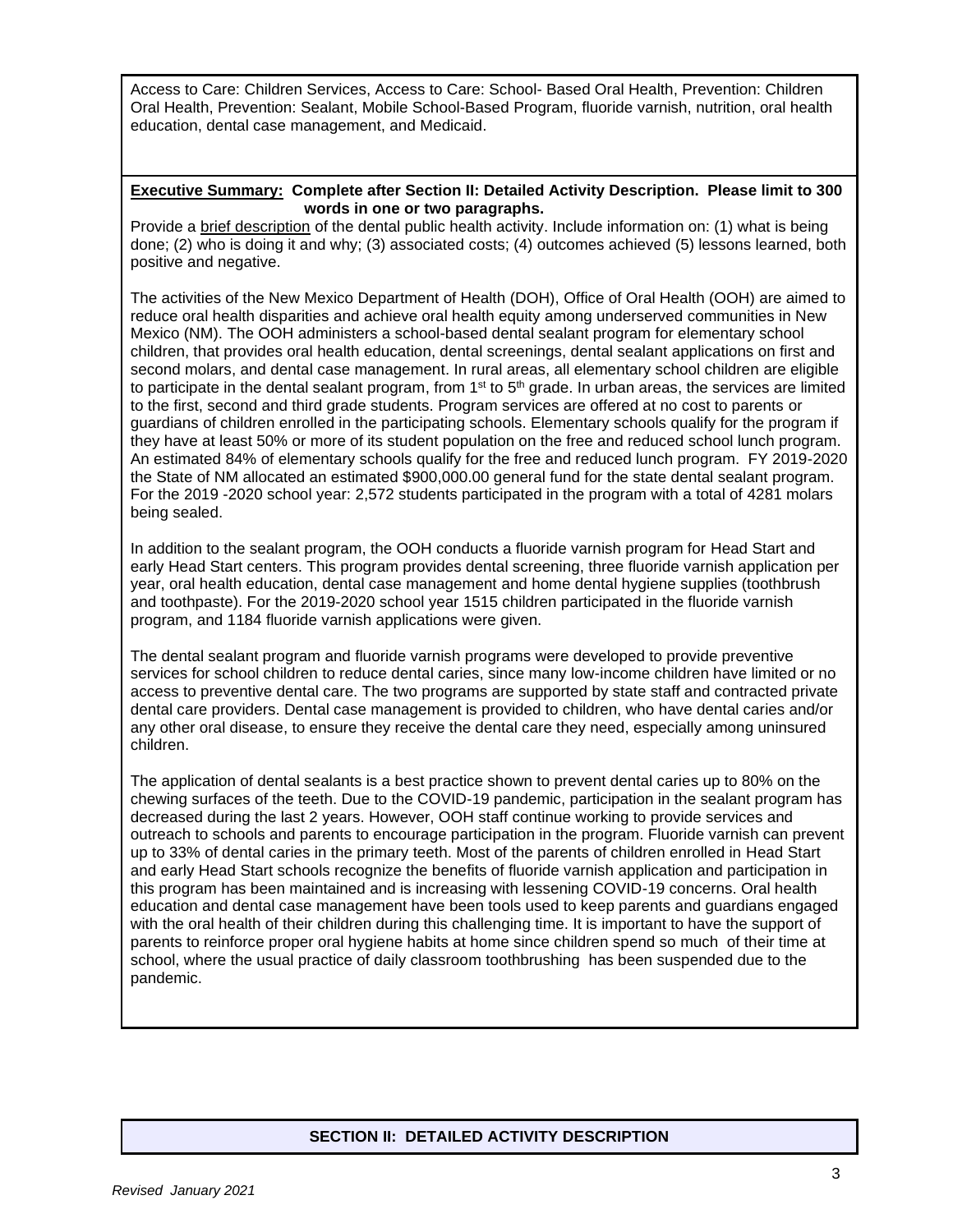Provide detailed narrative about the dental public health activity using the headings provided and answering the questions. Include specifics to help readers understand what you are doing and how it's being done. References and links to information may be included.

#### \*\*Complete using **Arial 10 pt**.

#### **Rationale and History of the Activity:**

1. What were the key issues that led to the initiation of this activity?

The Task Force on Community Preventive Services recommended school-based programs to deliver dental sealants and prevent dental caries among children based on a systematic review of scientific evidence the intervention is effective (MMWR November 30, 2001). [https://www.thecommunityguide.org/findings/dental-caries-cavities-school-based-dental-sealant-delivery](https://www.thecommunityguide.org/findings/dental-caries-cavities-school-based-dental-sealant-delivery-programs)[programs.](https://www.thecommunityguide.org/findings/dental-caries-cavities-school-based-dental-sealant-delivery-programs)

Oral health inequity is the result of health disparities among underserved communities in NM. The state of NM is mostly a rural state and 47.8 of the population identifies as Hispanic or Latino (of any race). <https://www.census.gov/about/partners/sdc/projects/nm-state-sdc.html>. Many residents lack access to dental care due to factors related to lack of dental insurance, shortage of oral health care providers especially in rural areas, low socioeconomic status, language barriers, and transportation issues.

In 1978, the OOH implemented the sealant program (an evidence-based strategy) to decrease health disparities and increase access to preventive oral health services. Since children spend so much time at school, the OOH found a great opportunity to reach children in the place where they are at, to provide oral health preventive services. Children participating in the program receive dental screening and preventive services normally (especially in rural and frontier schools) not provided by a dentist due to the lack of Medicaid dentist and New Mexico is experiencing a dental professional shortage. A number of state contractors also provide treatment services. These services are provided at no cost to the student/family.

Finally, the dental sealant and fluoride varnish programs address the 2030 Healthy People Oral Health Objectives and support a national effort to reduce children and adolescent caries experience and increase the placement of dental sealants on permanent molars.

2. What rationale/evidence (may be anecdotal) did you use to support the implementation of this activity?

Dental caries is the most common chronic disease of childhood in the United States, The Centers for Disease Control and Prevention (CDC) reports that 1 of 5 (20%0 of children 5 to 11 years old and 1 of 7 (13%) of adolescents 12 – 19 years old have at least one untreated decayed tooth. Additionally, children 5 to 19 years old from low-income families are 25% more likely to have dental caries compared to the 11 % of children from higher income families. Best practices to prevent dental caries include dental sealants and fluoride varnish application. Fluoride varnish can prevent 33% of dental caries in the primary teeth and, dental sealants, if properly applied, can prevent up to 80% of dental caries on the chewing surfaces of molars for two years and continue to protect against 50% of dental caries for up to four years. The benefits of dental sealants begin immediately after application and are effective as long as the sealants are retained. Children 6 to 11 years old without sealants have almost three times more fist molar dental caries than children with sealants. Research has documented the effectiveness of dental sealants in reducing dental caries even when the dental sealants are partially retained. Several studies have shown the combination of fluorides and dental sealants can reduce the incidence of dental caries by up to 85%.

The NM 2006 Oral Health Surveillance Survey reports that 23% of the state's children in 3rd grade have experienced dental caries. Many of NM children from low-income families, minority racial/ethnic group or immigrant populations, have limited or no access to preventive dental care. Usually, they lack dental insurance or live in dental provider shortage areas or isolated rural areas, which result in a higher risk for dental caries and serious infections that can result from untreated dental caries. NM is classified as a health care professional shortage state with 32 out of 33 counties designated as such. NM also ranks 37<sup>th</sup>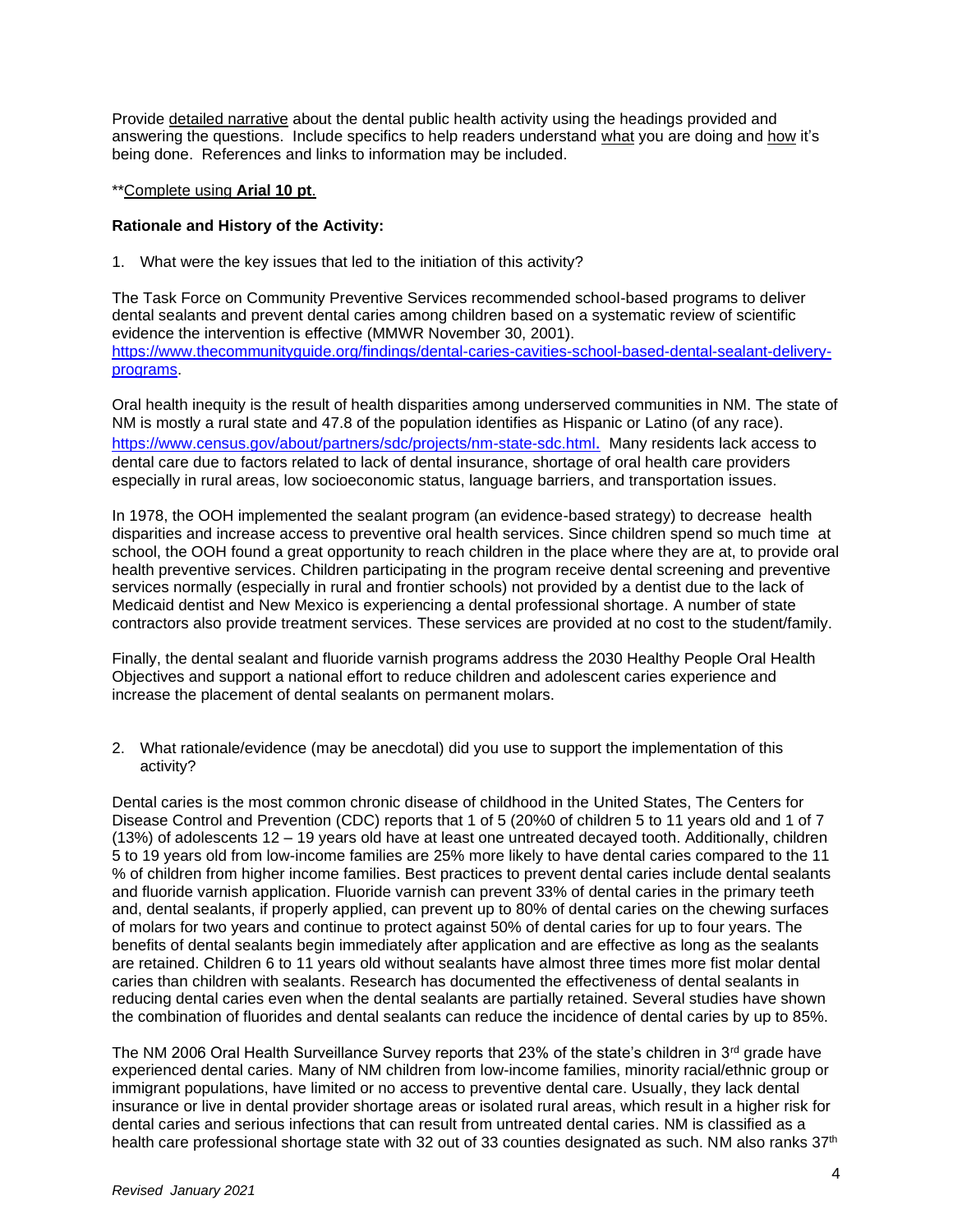of 50 states in per capita dentists. In NM, urban and rural communities struggle to recruit and retain an adequate number of dental providers, and three NM counties do not have a dentist. Studies have shown that school-based programs are successful in reaching low-income children and underserved rural areas.

The ASTDD identifies and recommends dental sealant and fluoride varnish programs as best practices and evidence-based strategies to prevent dental caries within the context of their environment, to achieve the Healthy People 2030 Objectives and to meet the National Call to Action to Promote Oral Health.

## **Reference:**

- 1. <https://www.cdc.gov/oralhealth/basics/childrens-oral-health/index.html>
- 2. [https://www.cdc.gov/oralhealth/dental\\_sealant\\_program/index.htm](https://www.cdc.gov/oralhealth/dental_sealant_program/index.htm)
- 3. [https://hed.state.nm.us/news/new-mexico-higher-education-department-announces-dental](https://hed.state.nm.us/news/new-mexico-higher-education-department-announces-dental-school-partnership-with-texas-tech-university#:~:text=As%20of%202019%2C%20there%20were,National%20Center%20for%20Biotechnology%20Information)[school-partnership-with-texas-tech](https://hed.state.nm.us/news/new-mexico-higher-education-department-announces-dental-school-partnership-with-texas-tech-university#:~:text=As%20of%202019%2C%20there%20were,National%20Center%20for%20Biotechnology%20Information)[university#:~:text=As%20of%202019%2C%20there%20were,National%20Center%20for%20Biot](https://hed.state.nm.us/news/new-mexico-higher-education-department-announces-dental-school-partnership-with-texas-tech-university#:~:text=As%20of%202019%2C%20there%20were,National%20Center%20for%20Biotechnology%20Information) [echnology%20Information.](https://hed.state.nm.us/news/new-mexico-higher-education-department-announces-dental-school-partnership-with-texas-tech-university#:~:text=As%20of%202019%2C%20there%20were,National%20Center%20for%20Biotechnology%20Information)
- 3. What month and year did the activity begin and what milestones have occurred along the way? (May include a timeline.)

In 1978, the NM Department of Health (DOH), OOH began delivering dental sealant services to the state's elementary schools. The school-based dental sealant program provides direct services with OOH staff applying dental sealants to school children. The success of the program is greatly due to the partnerships established with the elementary schools across the state.

In 2006, the program further expanded its services by implementing the fluoride varnish program. Additionally, OOH contracts with private dental providers to deliver dental sealant and fluoride varnish services in underserved areas, which the OOH staff could not reach. The dental sealant and fluoride varnish programs have now become a substantive part of the school health services in many elementary schools, Head Start, and Early Head Start schools, respectively.

Currently, the NM OOH goal is to increase the awareness of families, individuals, and organizations as to the importance of good oral health and oral disease prevention. The services provided by the OOH aim to reduce the incidence of dental caries and increase access to dental care for those who are experiencing oral disease, along with promoting oral health as part of overall health. Finally, the OOH's mission is to ensure that all New Mexicans are provided opportunities for improving their oral health and overall health through access to prevention and treatment services and oral health education.

The sections below follow a logic model format. For more information on logic models go to: [W.K.](http://www.exinfm.com/training/pdfiles/logicModel.pdf)  [Kellogg Foundation: Logic Model Development Guide](http://www.exinfm.com/training/pdfiles/logicModel.pdf)

| <b>INPUTS</b> | PROGRAM ACTIVITIES | סדו וסדו ור<br>υU<br>ັ | <b>OUTCOMES</b> |
|---------------|--------------------|------------------------|-----------------|
|               |                    |                        |                 |

1. What resources were needed to carry out the activity? (e.g., staffing, volunteers, funding, partnerships, collaborations with various organizations, etc.)

#### Inputs:

The dental sealant and fluoride varnish programs state staff consists of:

- 1. 1.0 Program Director
- 2. 3.0 Full Time Equivalent (FTE) dental hygienists,
- 3. 3 FTE dental assistants,
- 4. 1.5 FTE dental case managers,
- 5. 0.5 FTE contract dentist.

#### Equipment: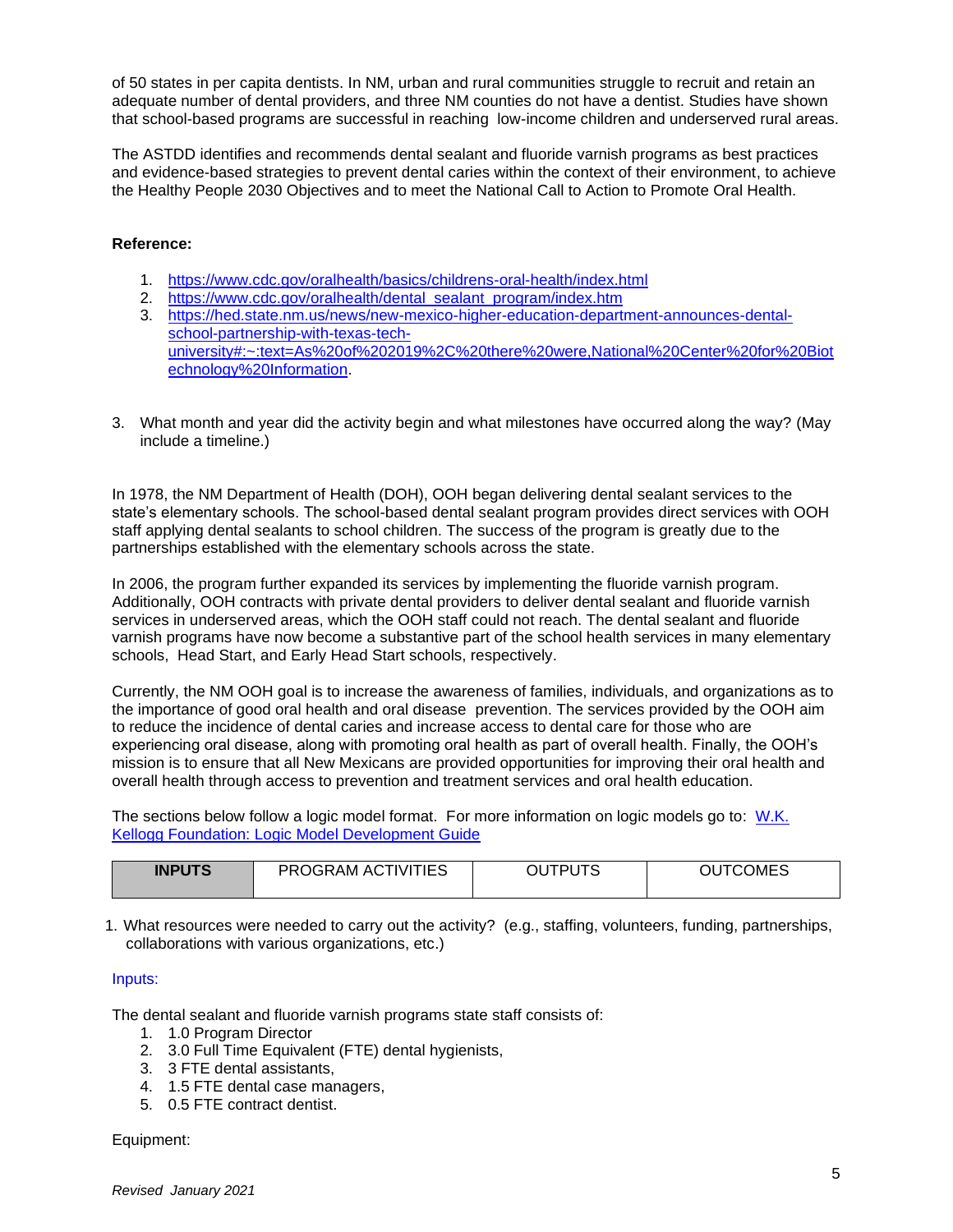- 1. 3 portable dental units
- 2. 3 vans for staff and equipment transportation
- 3. Laptops

#### Supplies:

- 1. Dental sealants
- 2. Dental supplies
- 3. Fluoride varnish
- 4. PPE
- 5. Supplies for disinfection
- 6. Goody bags with toothpaste, toothbrush, oral health sticker and floss

#### Documents:

- 1. Consent package (English and Spanish)
- 2. Dental records (English and Spanish)
- 3. Letter for parents (English and Spanish)
- 4. School schedule
- 5. OOH schedule
- 6. Letters to reach out to school superintends and principles and school nurses
- 7. Letter to parents to report OH status of children participating in the program.
- 8. Letter to school nurse and principal to inform rate participation in the program and the number of children in need of dental treatment

Contractors:

- 1. Participa
- 2. UNM
- 3. El Centro
- 4. Mira
- 5. NM Community Dental
- 6. Hidalgo Medical Services
- 7. NM Smiles

| <b>INPUTS</b> | <b>PROGRAM ACTIVITIES</b> | <b>TPUTS</b><br>าเ | OUTCOMES |
|---------------|---------------------------|--------------------|----------|

2. Please provide a detailed description the key aspects of the activity, including the following aspects: administration, operations, and services.

#### Program Administration

The dental sealant program is administered through the OOH headquarters and through regional offices located in three of the state's public health districts. The OOH director oversees the state staff, contracts with private dental providers, and coordinates statewide program activities with contractors. Each regional office is responsible for scheduling and coordinating of dental sealant services and fluoride varnish clinics within their geographic area.

#### Program Operation

The current OOH staff has many years of experience in implementing a school-based dental sealant program and using mobile equipment. Program staff strive to assure efficient operation by addressing the following:

- Making sure that all staff members are familiar with how the portable equipment should be transported, set-up and taken down prior to bringing services to schools. This helps to work out equipment problems and maintain a long service life for equipment.
- Making sure the school provides adequate space to set up equipment including:
	- 1) the setup area has the proper type and number of outlets for electrical hook-ups,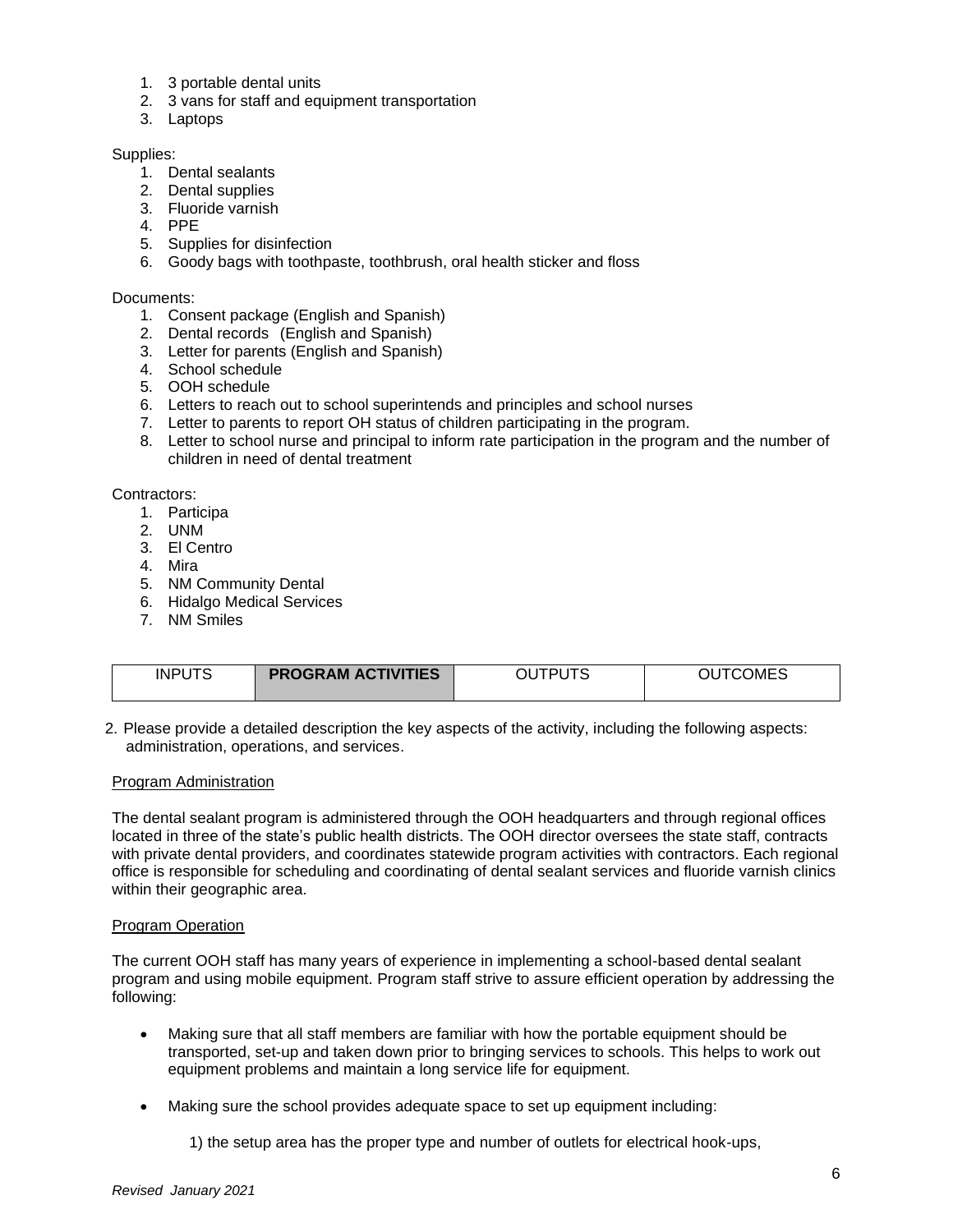- 2) access to running water that is close to the setup area, and
- 3) easy entry to transport equipment and supplies to the setup area.
- Making sure portable dental equipment and supplies can be transported easily in available vehicles. OOH has three 12-passenger vans to transport equipment, supplies and staff to the schools. Equipment and supplies can be transported and set up easily by two people.

#### Program Services

There are three dental sealant teams comprised of state staff members, one for each geographic areas of NM (North, Central and South). Each team consists of a dental hygienist and a dental assistant, who schedule dental clinics and travel to provide dental screenings and dental sealants for elementary school students. The OOH staff provides dental sealant services using mobile dental units.

For the state staff, program services begin with distributing an educational sealant video to the schools or conducting bilingual oral health education. Next, bilingual consent forms authorizing treatment, informational pamphlets about the benefits of sealants, and general oral health information are given to the schools for the parents/guardians. After parents return signed consent forms to the school, the school provides the OOH class lists and the list of students who will participate in the program. Each year OOH retains the students' charts and consent forms from the previous school year, which enables the dental sealant program staff to check sealant retention and reapply any lost sealants. The program aims to retain all dental sealants placed the previous year at the current retention rate of 85%

Next, consent forms are collected from the school and organized by class list and dental screenings and dental sealant clinics are scheduled. The screenings are completed by a licensed dental hygienist for children who have a signed consent form. During the screenings, each child is evaluated to determine their need for sealants. On the same scheduled days, the students previously treated are screened to check for sealant retention or any other oral health issues. A follow-up letter (along with a toothbrush and toothpaste) is sent home explaining services needed or providing the reason why a child's teeth were not suitable for dental sealants.

The letter includes the following information (English and Spanish):

- How many sealants were provided,
- The reason why sealants were not provided, if this situation arose,
- Recommendations for further dental treatment, and
- The program contact information.

Finally, the OOH sends a letter to the school nurse and principal to inform them of the participation rate and the number of children in need of dental treatment.

In NM, registered dental hygienists are allowed to apply dental sealants after completing a dental assessment. The dental hygienists and dental assistants travel throughout the state providing dental sealant services to participating elementary school children.

In addition to the sealant program, there is a fluoride varnish program provided by the OOH to Head Start and Early Head Start students. Like the sealant program, there are three teams for the state of NM providing fluoride varnish. Each team includes a dental assistant, and a dental hygienist. There is also a contract dentist and 1.5 FTE dental case managers supporting the program. Each team provides outreach to Head Start staff and families, coordinates and schedules fluoride varnish clinics, collects parent consents and provides fluoride varnish applications three times a year for each student enrolled in the program. In the Santa Fe area, the fluoride varnish clinics are coordinated and scheduled by the dental case manager.

Students participating in the state sealant and fluoride varnish programs receive dental case management services to ensure that children with dental treatment needs receive dental care in a timely manner. Additionally, the case manager provides oral health education to families (children, parents) and teachers.

In order to provide preventive services to children and adolescents living in rural and frontier areas of the state, the OOH contracts with oral health providers to provide sealant services and fluoride varnish to children enrolled in schools not reached by state staff. The contractors provide oral health education,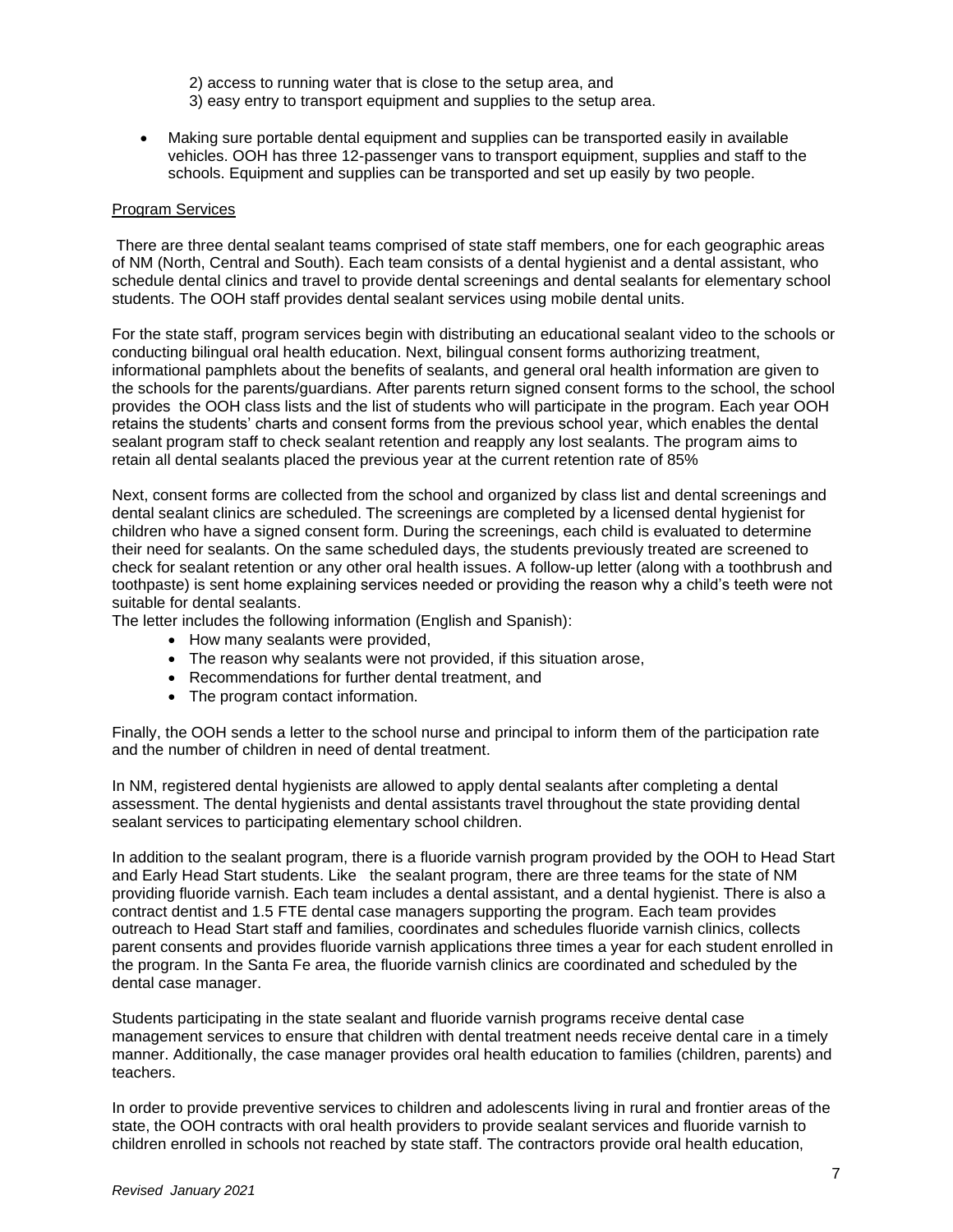dental screenings, dental sealant, fluoride varnish applications, and notify parents when children need further dental care. The contractors provide mobile services at schools or at a provider's office. In addition to the preventive services, some of the contractors also provide dental treatment services.

OOH staff and contractors collect data to evaluate program outcomes and report to the program director. The OOH Program Director oversees the day-to-day operations of the OOH, for the dental sealant and fluoride varnish programs and the collection of client/service data statewide.

#### Program Evaluation

The evaluation of the dental sealant program and fluoride varnish program is designed using a goal attainment model. [https://www.ojp.gov/ncjrs/virtual-library/abstracts/goal-attainment-scaling-evaluation](https://www.ojp.gov/ncjrs/virtual-library/abstracts/goal-attainment-scaling-evaluation-human-service-programs-1978-c)[human-service-programs-1978-c.](https://www.ojp.gov/ncjrs/virtual-library/abstracts/goal-attainment-scaling-evaluation-human-service-programs-1978-c)

The program consent form requires a signature from a parent/guardian to allow treatment and follow-up for evaluation and care. The program staff checks the retention of the dental sealant placed in the previous school year and evaluates if recommended dental treatment has been completed.

Follow-up has demonstrated that the program has a retention rate of 85% or better. The program monitors retention rates since a retained dental sealant fully protects at risk tooth surfaces from dental caries, averting dental disease, and saving treatment dollars. A high sealant retention rates indicates an effective preventive program.

The fluoride varnish program is being evaluated using participation rates and the number of fluoride varnish applications received per child. .

| <b>INPUTS</b> | TIES<br><b>PROGRAM ACT</b><br>NIT. | <b>DUTPUTS</b> | OMES<br>OU |
|---------------|------------------------------------|----------------|------------|
|               |                                    |                |            |

- 3. What outputs or direct products resulted from program activities (e.g., number of clients served, number of services units delivered, products developed, accomplishments.)?
	- For the 2019 -2020 school year: 2,572 students participated in the program with a total of 4,281 molars being sealed.
	- For the 2019-2020 school year 1,515 children participated in the fluoride varnish program, and 1,184 fluoride varnish applications were given.
	- There was a decrease in the number of children participating in the programs and the number of sealants and fluoride varnish applied, due to the COVID-19 pandemic, when schools were closed in March 2020 and children attended online learning.
	- Dental case management was provided to parents with 1,350 contacts with parents and 547 cases closed for the same school year.
	- Finally, oral health education was provided to children participating in the programs and for parents and schoolteachers. During the COVID-19 pandemic while restrictions remained in-place, oral health education was delivered virtually to parents, children, and school staff and through phone calls as part of the case management service.

| <b>INPUTS</b> | PROGRAM ACTIVITIES | <b>OUTCOMES</b> |
|---------------|--------------------|-----------------|
|               |                    |                 |

- 4. What outcomes did the program achieve? (e.g., health statuses, knowledge, behavior, care delivery system, impact on target population, etc.) Please include the following aspects:
	- a. How outcomes are measured
	- b. How often they are/were measured
	- c. Data sources used
	- d. Whether intended to be short-term (attainable within 1-3 years), intermediate (achievable within 4-6 years), or long-term (impact achieved in 7-10 years)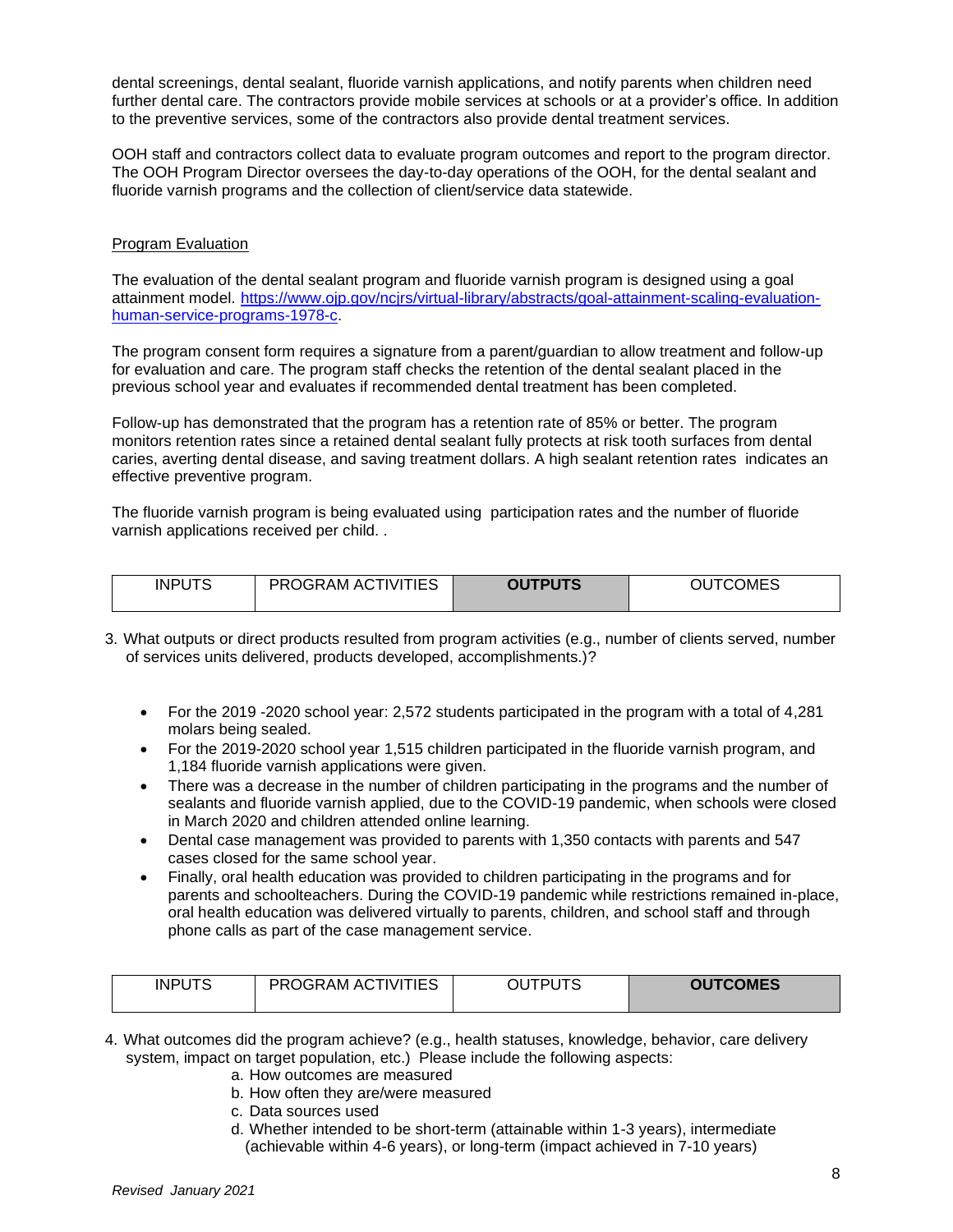The impact of the program is demonstrated by the increased dental sealant prevalence observed on all public health districts of the state and the decrease of dental caries among underserved communities. Some outcomes achieved by the program include:

- Improvement of oral health status among children consistently participating in the programs
- Increase of knowledge of parents, children, and teachers regarding how to prevent oral disease and the impact of oral health on overall health. Increase in knowledge has been gained through oral health education provided consistently even throughout the pandemic. Knowledge is assessed through interactive questions during oral health education encounters.
- Improvement of oral hygiene habits and nutrition.
	- a. The outcomes are measured by:
	- $\bullet$  # of sealants applied
	- # of dental sealants retention checks
	- # of consents signed
	- # of fluoride varnish applications in a year
	- # of case management interventions
	- # of children who received dental treatment after a dental case management intervention
	- # of incentives distributed
	- # of students, parents and teachers who received oral health education.
		- b. How often they are measured:

Outcomes are measured yearly.

- c. Data sources used: Data is collected in Excel spread sheets form the student charts. Data is analyzed and a report is produced at the end of the FY.
- d. Whether intended to be short-term, intermediate, or long-term: Outcomes are intended to be short-term outcomes measured at the end of each FY. The OOH aims to implement an evaluation system to measure intermediate and long-term outcomes.

#### **Budgetary Information:**

NOTE: Charts and tables may be used to provide clarity.

1. What is the annual budget for this activity?

The overall OOH budget is \$ 1.8 million. An estimated \$900,000 are dedicated for the two programs.

2. What are the costs associated with the activity? (Including staffing, materials, equipment, etc.)

The cost associated with the activity are staff salaries, funding for state contractors, purchase of dental sealant and fluoride varnish supplies, dental mobile van maintenance and gasoline purchases, per diem, PPE, office rent, office supplies, educational material, funding for Public Service Announcements and advertisements, infection control supplies, printing of forms and educational material and staff training.

3. How is the activity funded?

90% of the OOH activities are funded by state general funds. Additional funding is provided by the Maternal Child Health Title V and the Preventive Health and Health Services Block Grant to support the dental sealant and fluoride varnish programs, the dental case management and the operating costs associated with the programs.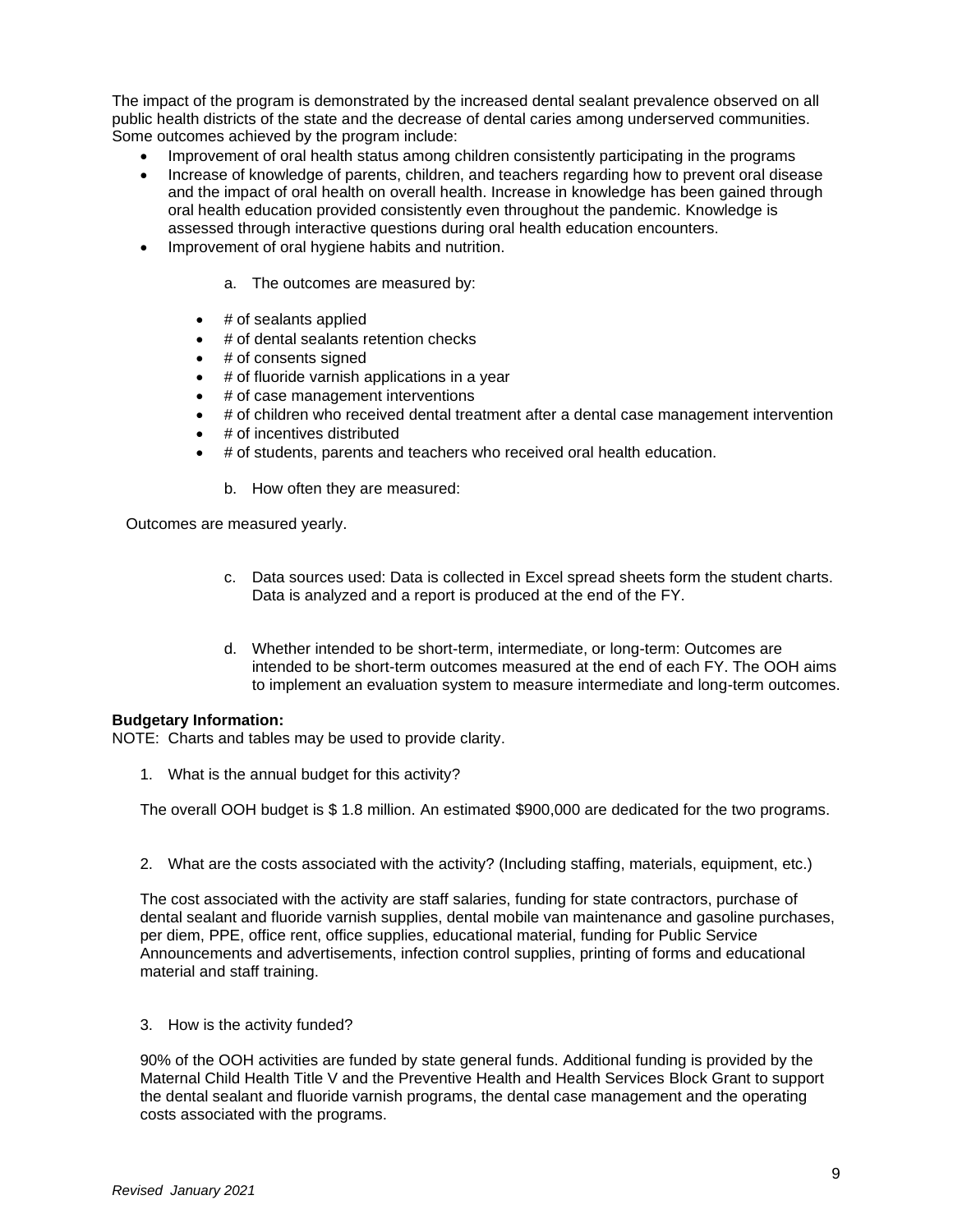4. What is the plan for sustainability?

The Governor's annual budget supports the program by providing general funds for the operations of the OOH. The State of New Mexico is mandated by Public Health Law to operate a dental program. Over the past two decades the program has experienced minor funding reductions as compared to other Department of Health programs supported by the general fund. The OOH is seen as a vital program and has received support from both the Department and Public Health Division leadership. On numerous occasions, the Secretary of the Department of Health and the Public Health Division Directors and Deputy Directors have attended dental sealant and fluoride varnish clinics seeing firsthand the work of the staff and encountering the children served. As a result, the program continues to receive support from the state leadership in maintaining the general fund budget.

OOH has partnered with the Maternal and Child Health Title V program for several years promoting oral health among pregnant women and their children and providing preventive services to children. OOH staff are members of the Title V Advisory Committee. Oral health activities are part of the NM Title V annual plan. The Title V program allocates federal funds to the OOH program on an annual basis.

OOH is included in the NM Preventive Health and Health Services Block Grant annual application and receives funds for the program each year. Funding will continue as long as the Centers for Disease Control and Prevention provides funding.

#### **Lessons Learned and/or Plans for Addressing Challenges:**

1. What important lessons were learned that would be useful for others looking to implement a similar activity? Was there anything you would do differently?

The success of school-based programs is based on providing quality care service and continued communication with school staff to schedule activities and keep schedules as consistent as possible. Lessons learned that would be useful for others looking to implement a similar activity include:

- Clearly communicate the program's expectations to each school; be sure the school nurse understands the program's requirement for space (many schools have limited space) and the length of time needed to complete the sealant services along with collecting the consent forms.
- Always have back-up equipment. Since the program requires traveling to schools that are located one to two hours from the home office, time is wasted if there is a need to return to the office for replacement equipment.
- Remain flexible with scheduling screening and treatment days and how to set up in each school.
- Building a strong relationship with the school nurses, school principals, superintendents, etc. helps to gain acceptance and respect of all school staff and the community and can encourage families to participate in the dental sealant and fluoride varnish programs.
- Providing students with a video or short presentation about what to expect when they are a patient helps to gain acceptance and reduce fear/anxiety. The video is shown by the teacher prior to the scheduled visit.
- Providing proper brushing and flossing techniques takes time but is a necessary part of doing this type of outreach. We should not assume that children know how to properly brush and floss.
- Oral health education is crucial for children and parents and teachers. Parents support children at home specially during this time of pandemic when oral health services decreased or were not available for children. Teachers can support children at school by integrating oral health topics into the school curriculum.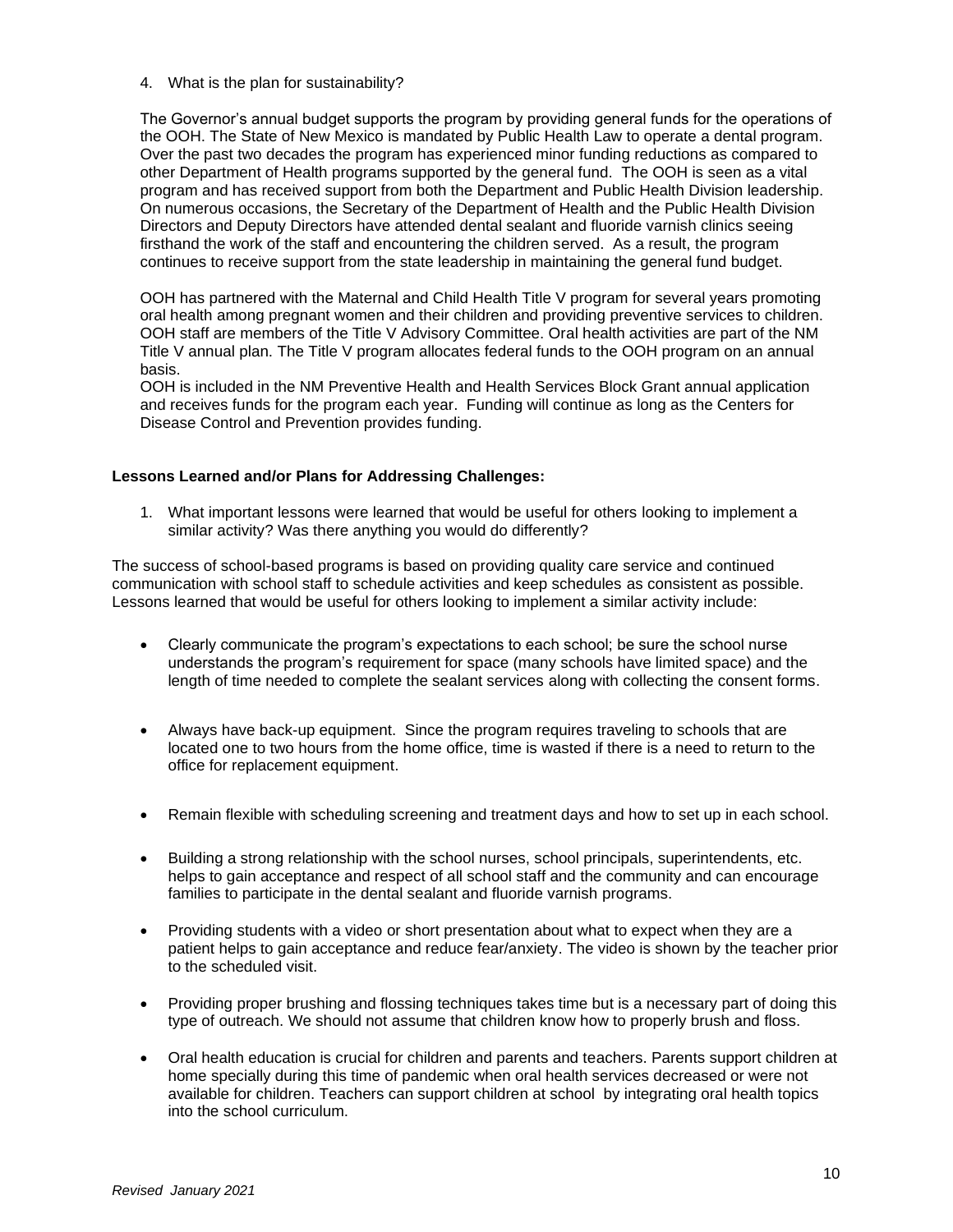2. What challenges did the activity encounter and how were those addressed?

Some challenges encountered from conducting and delivering a dental sealant and fluoride program include:

- School nurses or health assistants are very important for outreach and to schedule dental sealant clinics. However, not all schools have their own nurse or health assistant and even when they do, they are very busy. Often times they are unable to assist with locating and retrieving student. It is a challenge to the program success.
- Language barriers may impact communication with parents and students participating in the programs, because about 50% of the students participating are Hispanic. Therefore, having staff who are bilingual helps to engage parents in the program and to provide dental case management both in English and Spanish as needed.
- Lack of participation especially during the time of pandemic. Holding parent meetings or having a presence during open house events can help to increase participation rates.

#### Plans for improvement

- OOH is planning to develop a new database to better track the dental sealant program services, retention rates, and identify the prevalence of dental caries, as well as fluoride varnish applications and dental case management.
- The OOH aims to Increase the number of schools and students participating in the dental sealant and fluoride varnish program, especially after the pandemic.
- The OOH aims to increase the number of consent forms obtained by the local schools by providing incentives to the school nurse. Staff rewards school nurses with the highest consent form return rate by giving them an electronic toothbrush.
- The OOH aims to Increase partnership with local communities to promote school- based oral health programs especially among Community Health Workers.

#### **Available Information Resources:**

Share any models, tools, and/or guidelines developed by the program specifically for this activity that may be useful to others seeking additional information. Hyperlink resources if possible.

[Sealants -Welcome Back to School Presentation](https://www.astdd.org/docs/nmdoh-sealant-presentation.pdf)

[Fluoride Varnish Application Guide Addendum-](https://www.astdd.org/docs/nmdoh-covid-19-guidance-topical-fluoride-application.pdf) COVID-19 Guidance

[Dental Sealant Guide Addendum](https://www.astdd.org/docs/nmdoh-covid-19-guidance-dental-sealant.pdf)